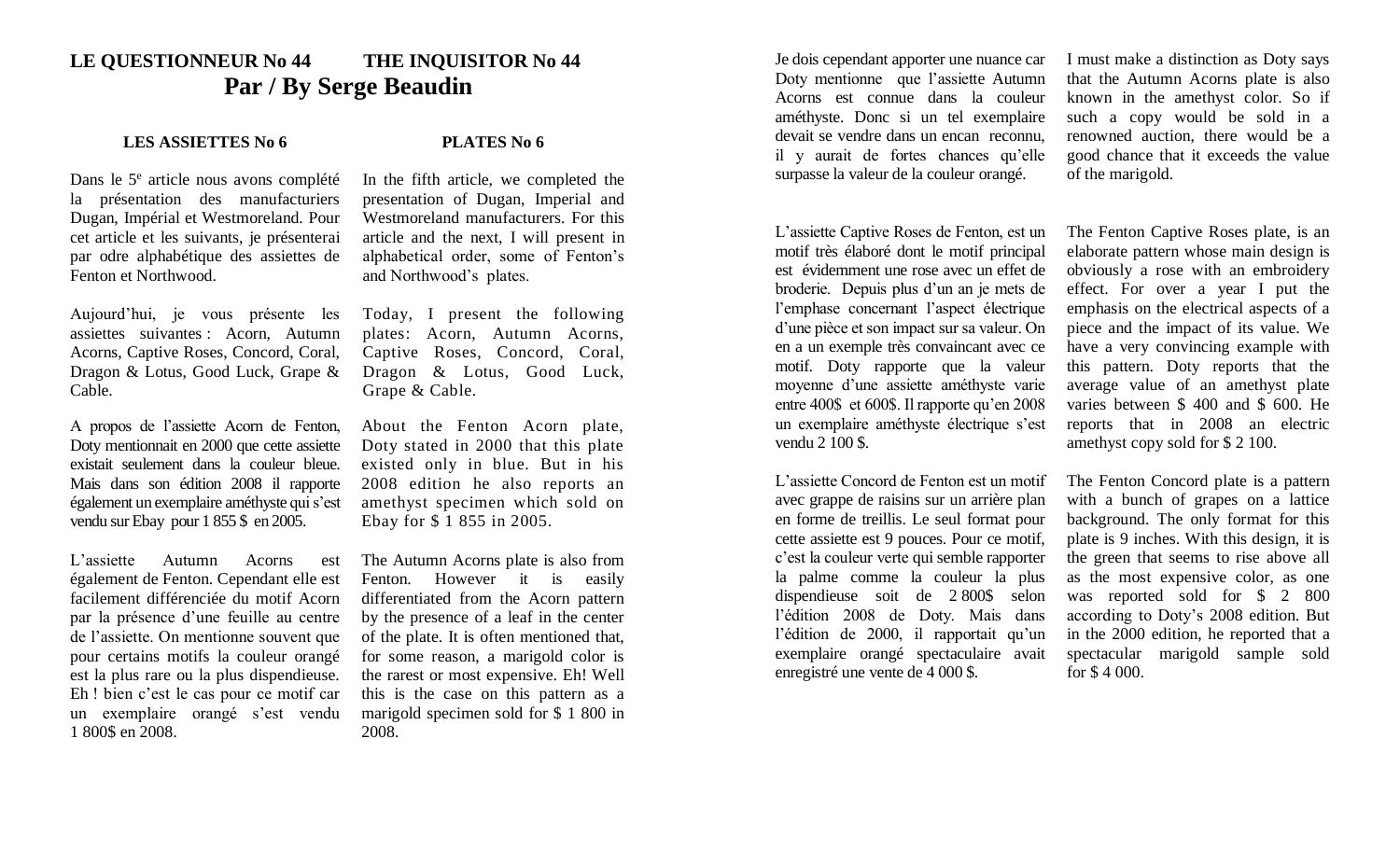L'assiette Coral de Fenton est composée d'un motif de style marin qui est inséré entre 2 couronnes enrubannées (« wrapped wreaths »), l'une au pourtour et l'autre vers le centre. Il semblerait que la seule couleur connue pour l'assiette est l'orangé. Cependant le bol est connu dans les couleurs bleu et vert. Je considère qu'il est légitime de penser, qu'une assiette dans une de ces deux couleurs pourrait exister.

Le motif Dragon & Lotus existe dans une très grande variété de couleurs dans le format de bol. Cependant dans le format assiette, il en est tout autrement. Les couleurs connues sont : l'améthyste le bleu, l'orangé et le vert. Le grand fait d'armes de ce motif est qu'en 2003 une assiette verte s'est vendue 10 000 \$. Ce motif est un de ceux que l'on peut obtenir sur ebay de façon très régulière. Ce motif montre une alternance de Dragons et fleurs de lotus.

Fenton a utilisé cette alternance de 2 motifs également pour les motifs suivants: Dragon and Strawberry, Peacock and Dahlia, Peacock and Grape.

Le motif Good Luck a été produit par Fenton et Northwood. Cependant Fenton en a fait la production seulement dans le bol et le motif tout autour est une reprise du motif Heart & Vine. Il demeure quand même très apprécié puisqu'il commande un prix variant entre 1 400 \$ et 2 300 \$.

The Fenton Coral plate is composed of a marine style pattern that is inserted between two ribboned crowns ("wrapped wreaths"), one at the periphery and the other toward the center. It seems that the only color this plate is known for is marigold. But the bowl is known in other colors such as blue and green. It would be reasonable to consider that a plate in one of those two colors may exist.

The Dragon & Lotus pattern exists in a wide variety of colors as a bowl. However, in the plate form, it is quite different. The known colors are: blue, amethyst, marigold and green. The great feat of arms of this pattern is that in 2003, a green plate sold for \$10, 000. This pattern is one of those that can be obtained on ebay very regularly. This pattern shows an alteration of dragons and lotus flowers.

Fenton used the alteration of two designs also for the following patterns: Dragon and Strawberry, Peacock and Dahlia, Peacock and Grape.

The Good Luck pattern was produced by Fenton and Northwood. However, Fenton has produced it only in the bowl shape and the pattern around it is a reproduction of the Heart & Vine pattern. It still remains popular as it commands a price ranging from \$1 400 and \$2 300 USD.

L'assiette Good Luck existe dans plusieurs désignations. Elles peuvent être pointillées ou non-pointillées. L'endos se présente sous trois formats : il peut être côtelé, uni (qui est plus rare mais ne commande pas nécessairement une valeur plus élevée) ou peut avoir le motif d'un panier tressé à l'extérieur.

C'est un secret de polichinelle que de mentionner que cette assiette existe dans plusieurs couleurs. On compte 3 couleurs de celles que j'appelle des premières de classe. Un exemplaire blanc s'est vendu 17 000 \$ en 2007, un exemplaire vert glacier s'est vendu 10 000 \$ en 2008 (et un autre 14 000 \$ en 2001) et finalement, dans le bleu glacier, il y a 3 exemplaires connus dont un s'est vendu 10 000 \$ en 1998.

Fenton a produit l'assiette Grape & Cable dans un seul format de 9 pouces. Les pattes sont de forme spatule ou «ball footed». Tout le monde sait que le motif Grape & Cable a été le fer de l'anse pour Northwood et cela se confirme par la production de cette assiette sous 9 formats différents. Il va sans dire qu'il y en a pour tous les budgets.

En conclusion, il y a un grand éventail de formats, de couleurs et de prix parmi ces assiettes.

The Good Luck plate exists in several designations. They can be stippled or not stippled. The back comes in three patterns: it can be ribbed, plain (which is rare but does not necessarily command a higher value) or may have the basket weave pattern on the outside.

It's an open secret that this plate exists in several colors. We can find it in three colors of those that I call « the first class ». A copy was sold in white for \$17 000 in 2007, an ice green specimen sold for \$10 000 in 2008 (and another for \$14 000 in 2001) and finally, three ice blue specimens are known of which one sold for \$10 000 in 1998.

Fenton produced the Grape & Cable plate in a 9-inch format only. The legs are spatula footed or ball footed. Everyone knows that the Grape & Cable pattern has been the driving force for Northwood and this is confirmed by the production of this plate under nine different formats. It goes without saying that there's one for every budget.

In conclusion, there is a wide range of sizes, colors and prices for these plates.